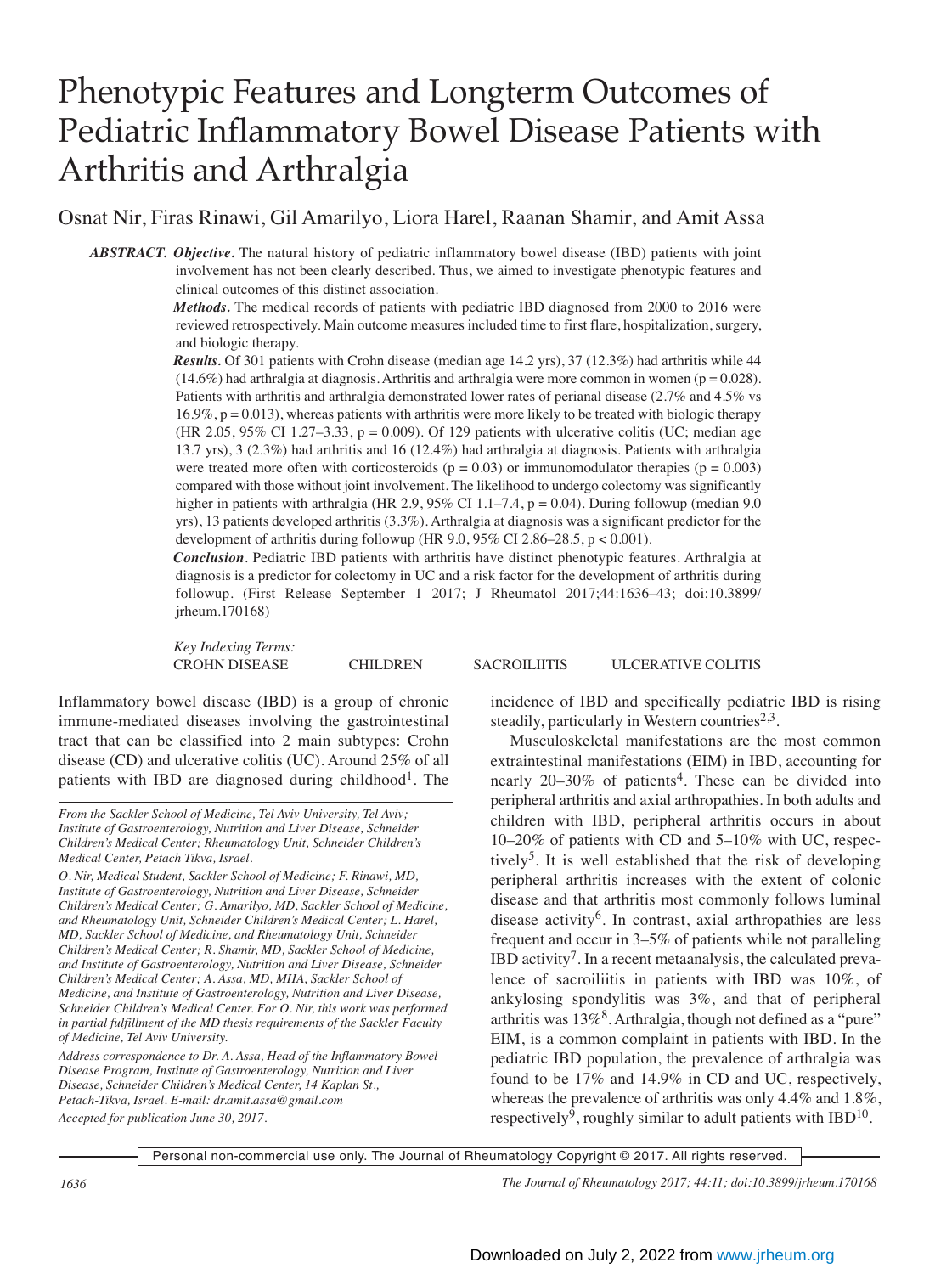As for gastrointestinal and joint inflammation in IBD, both manifestations were suggested to share a common inflammatory etiology. Common mechanistic features include Th17 activation, Th1 predominance in the intestinal mucosa, and increased expression of Toll-like receptor (TLR)-4 and TLR-2 in antigen-presenting cells from patients with both diseases<sup>11</sup>. Demetter, *et al*<sup>12</sup> showed that expression of E-cadherin is high in the gut of patients from both groups. The physiological implications of arthralgia and their possible prognostic consequences are not well established. In adults with fibromyalgia and its musculoskeletal symptoms, serum concentrations of interleukin (IL)-2, IL-6, IL-8, and anti-tumor necrosis factor (TNF) were significantly elevated<sup>13,14</sup>, suggesting that joint pain might represent a systemic inflammatory process that by itself might be associated with more severe bowel inflammatory activity. Nevertheless, arthralgia may simply represent an underlying, subclinical enthesitis, as was shown in previous studies<sup>15,16</sup>.

 Although arthritis is the most common EIM in both adult and pediatric populations, very few studies have analyzed this phenotype's longterm outcome. Adult studies reached controversial conclusions<sup>17,18</sup> while 1 pediatric study<sup>19</sup> found a marginal tendency to a more severe phenotype. Hence, in our study, we aimed to analyze the phenotypic features and specific longterm clinical outcomes of both arthritis and arthralgia in children with IBD.

#### **MATERIALS AND METHODS**

*Patients.* Data were obtained retrospectively from medical records of pediatric patients who were diagnosed with IBD at the ages of 0 to 18 years between January 2000 and June 2016 at the Schneider Children's Medical Center, the largest children's hospital in Israel, serving as both a primary and tertiary center for more than 1 million inhabitants. Diagnosis of IBD was based on the accepted clinical, endoscopic, and histologic criteria<sup>20</sup>. All patients with a minimum of 6-month followup were included. A total of 301 patients with CD and 129 patients with UC were included.

*Description of variables.* At diagnosis, demographic, anthropometric, clinical, laboratory, radiological, and endoscopic data were recorded for each patient. Height, weight, and body mass index were converted to age- and sex-adjusted SD scores (Z scores) using US Centers for Disease Control growth charts. Disease activity for patients with CD was assessed using the abbreviated Pediatric Crohn's Disease Activity Index (PCDAI), short PCDAI, and the Harvey-Bradshaw Index  $(HBI)^{21,22,23}$ . Disease activity for patients with UC was assessed using the Pediatric Ulcerative Colitis Activity Index (PUCAI)24. Disease phenotype at diagnosis was categorized according to the Paris classification<sup>20</sup>. Elevated liver enzymes were defined as alanine aminotransferase and aspartate aminotransferase > 45 U/l or γ-glutamyl transpeptidase > 27 U/l at diagnosis. For the statistical analysis, IBD unclassified patients (17, 4%) were analyzed within the patients with UC group. Data collected throughout the followup period included therapeutic regimens (medical and surgical) and subsequent outcomes (hospitalizations and exacerbations). Flare (disease exacerbation) was defined as  $HBI \geq 5$  and suggestive symptoms for CD and PUCAI  $\geq$  10 for UC. Following data collection, patients in each disease category (CD and UC) were designated into 1 of 3 groups: (1) patients with no joint signs/symptoms at diagnosis, (2) patients with arthritis (found in physical examination and documented by the treating physician during a medical encounter) at diagnosis, and (3) patients with complaints of arthralgia at diagnosis, defined as localized, persistent pain in joint(s) at rest, with no evidence of arthritis during physical examination. Physical exercise-related joint pain was not regarded as arthralgia. Patients with arthritis in joint(s) and arthralgia in other joint(s) were classified as having arthritis.

 Arthritis was further defined according to the 3 types of IBD-related arthritis: type 1, oligoarthritis of large joints; type 2, polyarthritis of small joints, both defined as peripheral arthritis; and type 3, axial arthritis, which includes sacroiliitis and AS. Disease outcomes were defined as time to first flare, hospitalization, surgical intervention, and biologic therapy.

*Data analysis.* Categorical variables were presented as frequency and percentage. Continuous variables were evaluated for normal distribution using histogram and Q-Q plots. Normally distributed continuous variables were described as mean and SD, and non-normally distributed continuous variables were reported as median and interquartile range (IQR). Continuous variables were compared using ANOVA, independent sample Student t test, Kruskal-Wallis, or Mann-Whitney test, as appropriate. Categorical variables were compared using the chi-square test or Fisher's exact test. Length of followup was evaluated using a reverse censoring method. Time to first flare, hospitalization, surgical intervention, and biologic therapy during followup was described using Kaplan-Meier plots (showing multivariate analysis of outcomes). Univariate and multivariate Cox regression were used to evaluate the crude and adjusted association between exposure and outcomes. The multivariate model included age at diagnosis, sex, and variables with a significant level of  $p < 0.2$  at the univariate analysis. When 2 variables that were highly correlated reached the significance level of  $p < 0.2$ , the most significant variable was included. All statistical tests were 2-tailed and p < 0.05 was considered as statistical significance. All statistical tests were performed using SPSS (IBM Corp., released 2015. IBM SPSS statistics for Windows, version 23). The study protocol was approved by the local Internal Review Board at the Rabin/Schneider Medical Center (RMC 0320-10).

# **RESULTS**

The entire cohort was composed of 430 patients, 301 patients (70%) with CD and 129 patients with UC or IBD unclassified. Median age at diagnosis was 14.0 years (IQR 11.2–16.2 yrs) with 184 women (43%).

*Patients with CD.* Of the 301 patients with CD followed in this study, 37 (12.3%) had arthritis while 44 (14.6%) had arthralgia at diagnosis. The clinical characteristics of the 3 groups — patients with arthritis, patients with arthralgia alone (no signs of arthritis), and patients without joint involvement — are summarized in Table 1. The median age was 14.2 years (IQR 12.0–16.0), with 126 women (42%). Patients were followed for a median duration of 9.1 years  $( IQR 4.7–12.3)$ . Out of the arthritis group, 26 (70%) had peripheral arthritis, 4 (11%) had axial arthritis, and 7 (19%) had both. Of the 33 patients with peripheral arthritis (with or without axial involvement), 27 patients (82%) presented with type 1 IBD-related arthritis whereas 6 patients (18%) presented with type 2. The most common involved joints were ankles (19 patients, 58%), followed by knees (17 patients, 52%) and joints of the upper extremities (11 patients, 33%). Hip involvement was the least common site of involvement (5 patients, 15%). All patients with axial involvement had sacroiliitis and none presented with AS. Fifteen patients (41%) presented with arthritis prior to the CD diagnosis, with a median time of  $-1.1$  years (IQR  $-0.4$  to –3.8). There was no difference in time of presentation between types of arthritis. Of the 44 patients with arthralgia, 29 patients (66%) presented with pain in  $\lt$  5 joints whereas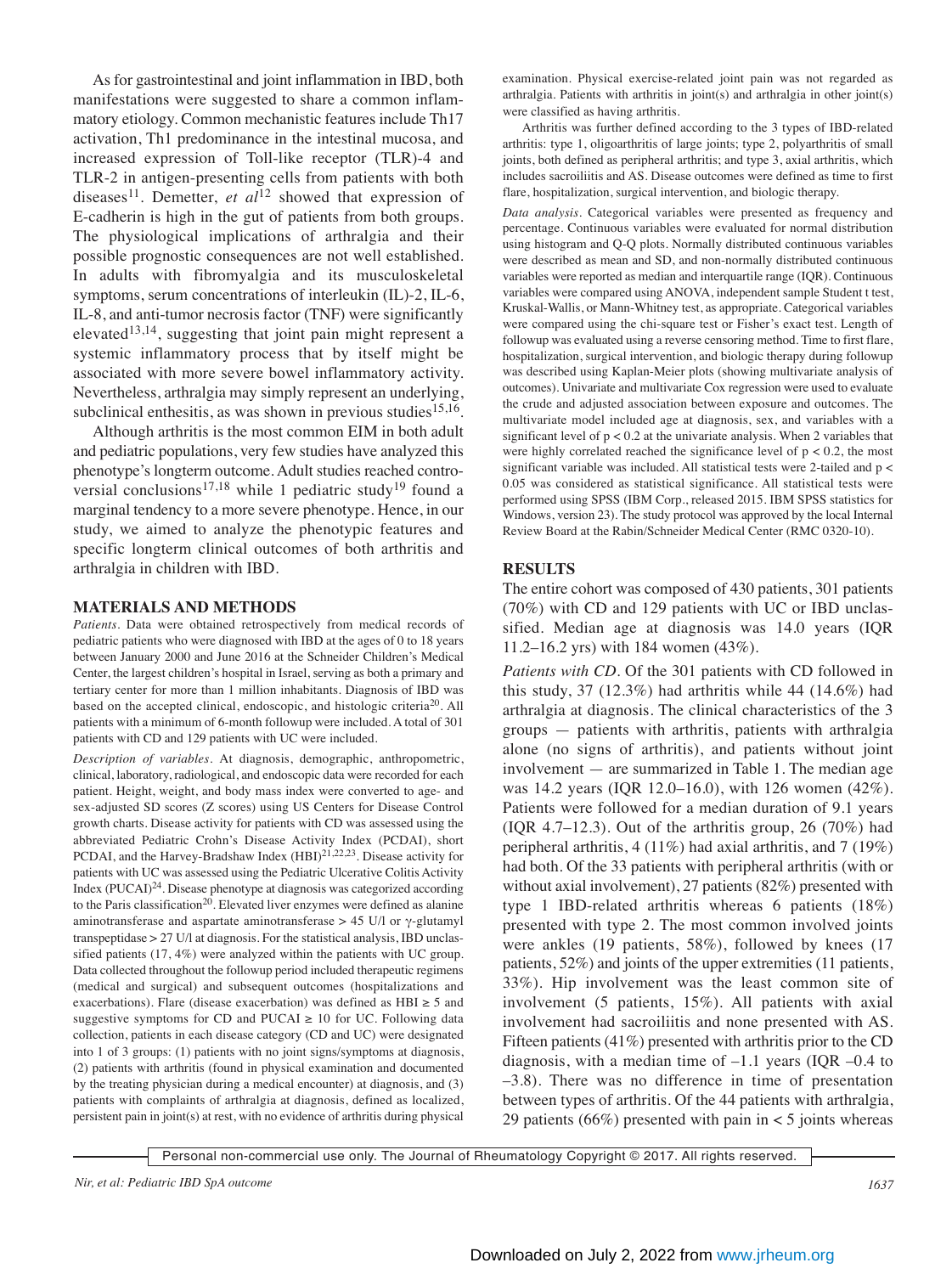|  | Table 1. Characteristics of patients with Crohn disease according to joint involvement. |  |  |  |  |  |  |  |  |  |
|--|-----------------------------------------------------------------------------------------|--|--|--|--|--|--|--|--|--|
|--|-----------------------------------------------------------------------------------------|--|--|--|--|--|--|--|--|--|

| Characteristics                     | No Joint Involvement, $n = 220$ | Arthralgia, $n = 44$       | Arthritis, $n = 37$         | p     |
|-------------------------------------|---------------------------------|----------------------------|-----------------------------|-------|
| Sex (female), $n$ (%)               | 82 (37.4)                       | 25(56.8)                   | 19(51.4)                    | 0.028 |
| Family history of IBD, $n$ (%)      | 42(19.3)                        | 19(43.2)                   | 10(27.0)                    | 0.003 |
| Perianal disease, $n$ (%)           | 37(16.9)                        | 2(4.5)                     | 1(2.7)                      | 0.013 |
| Elevated liver enzymes, $n$ (%)     | 1(0.5)                          | 2(4.5)                     | 4(10.8)                     | 0.001 |
| Positive ASCA, $n$ (%)              | 63 (56.8)                       | 14(58.3)                   | 10(35.7)                    | 0.119 |
| Granuloma, $n$ (%)                  | 77(36.0)                        | 18(40.9)                   | 7(20.0)                     | 0.121 |
| Paris behavior, n (%)               |                                 |                            |                             |       |
| B <sub>1</sub>                      | 153(70.2)                       | 35(79.5)                   | 25(67.6)                    | 0.588 |
| B <sub>2</sub>                      | 50(22.9)                        | 7(15.9)                    | 11(29.7)                    |       |
| B <sub>3</sub>                      | 15(6.9)                         | 2(4.5)                     | 1(2.7)                      |       |
| Paris location, $n$ (%)             |                                 |                            |                             |       |
| L1                                  | 67(31.3)                        | 16(37.2)                   | 11(30.6)                    | 0.266 |
| L2                                  | 26(12.1)                        | 5(11.6)                    | 9(25.0)                     |       |
| L <sub>3</sub>                      | 121(56.5)                       | 22(51.2)                   | 16(44.4)                    |       |
| HBI, mean (SD)                      | $6.4 (\pm 2.8)$                 | $7.4 (\pm 3.4)$            | $6.5 (\pm 2.7)$             | 0.110 |
| Short PCDAI, mean (SD)              | $35.7 (\pm 17.1)$               | $40.2 (\pm 18.6)$          | $36.8 (\pm 16.6)$           | 0.305 |
| Abbreviated PCDAI, mean (SD)        | $21.9 (\pm 4.4)$                | $23.7 (\pm 10.8)$          | $19.5 (\pm 10.3)$           | 0.159 |
| Age at diagnosis, yrs, median (IQR) | $14.0(12-15.8)$                 | $14.2(12.1-15.9)$          | $14.2(11.8-16.1)$           | 0.943 |
| Weight Z score, median (IQR)        | $-0.6$ ( $-1.57$ to 0.15)       | $-0.6$ ( $-1.57$ to 0.38)  | $-0.28$ $(-1.22$ to 0.49)   | 0.292 |
| Height Z score, median (IQR)        | $-0.5$ ( $-1.25$ to 0.20)       | $-0.38$ $(-1.00$ to 0.20)  | $-0.11$ $(-0.9$ to $0.58$ ) | 0.153 |
| BMI Z score, median (IQR)           | $-0.5$ ( $-1.33$ to 0.21)       | $-0.50$ ( $-1.35$ to 0.50) | $-0.30$ $(-1.24$ to 0.30)   | 0.816 |
| Hemoglobin, g/dl, median (IQR)      | $11.2(10.5-12.0)$               | $10.9(10.1-12.1)$          | $10.5(9.7-11.7)$            | 0.043 |
| Albumin, g/dl, mean (SD)            | $3.6 (\pm 0.45)$                | $3.66 (\pm 0.51)$          | $3.72 \ (\pm 0.45)$         | 0.379 |
| CRP, mg/dl, median (IQR)            | $3.5(1.7-6.5)$                  | $4.5(1.5-7.3)$             | $5.0(2.2-10.1)$             | 0.074 |
| ESR, mm/h, median (IOR)             | $50.0(35.0 - 70.0)$             | $50.0(38.0 - 65.0)$        | $56.00(43.0 - 82.5)$        | 0.202 |

IBD: inflammatory bowel disease; ASCA: anti-*saccharomyces cerevisiae* antibody; HBI: Harvey-Bradshaw Index; PCDAI: Pediatric Crohn's Disease Activity Index; IQR: interquartile range; BMI: body mass index; CRP: C-reactive protein; ESR: erythrocyte sedimentation rate.

the rest (34%) had multiple joints symptoms. The most common site for joint pain was the knees (33 patients, 75%), followed by ankles (24 patients, 55%), joints of the upper extremities (18 patients, 41%), back (15 patients, 34%), and hip (11 patients, 25%).

 Female sex was more common in patients with arthralgia or arthritis than those without joint involvement (56.8%, 51.4%, and 37.4%, respectively,  $p = 0.028$ ). Positive family history of IBD (first-degree relatives) was twice as common in patients with arthralgia as in those with arthritis or without joint involvement (43.2% vs 27.0% and 19.3%, respectively,  $p = 0.003$ ). Perianal disease was significantly less common in patients with arthritis and arthralgia than in those without joint involvement (2.7% and 4.5% vs 16.9%, respectively,  $p = 0.013$ . Regarding laboratory findings, hemoglobin levels at diagnosis were lower in patients with arthritis and arthralgia compared with no joint involvement (10.5 g/dl and 10.9 g/dl vs 11.2 g/dl, respectively,  $p = 0.043$ ), whereas C-reactive protein (CRP) was marginally increased in these groups (5.0 mg/dl and 4.5 mg/dl vs 3.5 mg/dl, respectively,  $p = 0.074$ . Elevated liver enzymes were more common in patients with arthritis (10.8% vs 4.8% in arthralgia and 0.5% in no joint involvement,  $p = 0.001$ , but the sample group was very small (7 patients). In the multivariate analysis, significance was maintained for all described associations except hemoglobin levels. Other laboratory findings, including anti-*saccharomyces cerevisiae* antibody, anthropometric measures, and activity indices upon diagnosis did not differ among groups. Patients with arthritis had a higher proportion of isolated colonic disease (25.0% vs 11.6% in patients with arthralgia and 12.1% in patients with no joint involvement); however, it did not reach statistical significance ( $p = 0.266$ ). Patients with arthritis were more likely to receive a biological induction treatment at diagnosis than those with arthralgia or with no joint involvement (16.2% vs 0.0% and 2.3%, respectively,  $p = 0.001$ ). Other induction regimens including corticosteroids and exclusive enteral nutrition demonstrated no significant difference among study groups.

 Multivariate analysis of specific disease outcome is presented as Kaplan-Meier curves (Figures 1A–D). Overall, 154 (51%) of patients received biological therapy, either adalimumab (ADA) or infliximab (IFX). Patients with arthritis were twice as likely to receive biological therapy as patients with no joint involvement (HR 2.05, 95% CI 1.27–3.33,  $p = 0.009$ . Time to initiation of biological treatment occurred significantly earlier in patients with arthritis, with a median time to treatment of 3.73 years (95% CI 0.0–7.9) as opposed to 6.54 years (95% CI 4.9–8.1) in patients with arthralgia and 7.57 years (95% CI 4.8–10.4) in patients with no joint involvement (Figure 1A). Of the 22 CD

Personal non-commercial use only. The Journal of Rheumatology Copyright © 2017. All rights reserved.

*1638 The Journal of Rheumatology 2017; 44:11; doi:10.3899/jrheum.170168*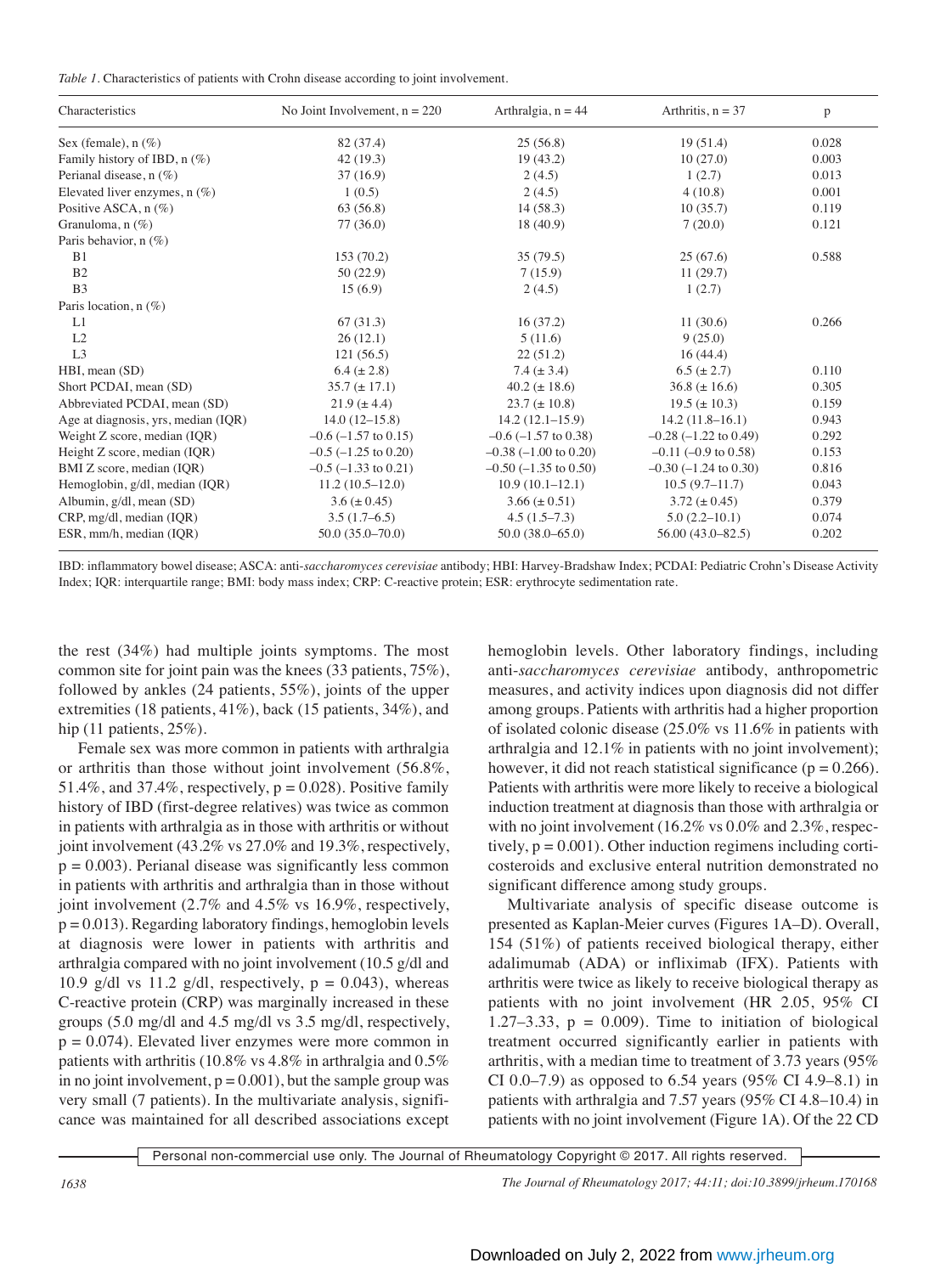

*Figure 1.* Kaplan-Meier estimates of patients with Crohn disease remaining free of disease outcome according to type of joint involvement. (A) Time to biologic therapy. (B) Time to first hospitalization. (C) Time to first flare. (D) Time to first surgical intervention. Bottom: number of patients at risk.

patients with arthritis (12 with peripheral arthritis, 4 with sacroiliitis, and 6 with both) treated with anti-TNF, 12 patients (55%) received IFX and the rest received ADA. Initial response was observed in 16 patients overall (73%), with response rates of 78% (14/18) with peripheral arthritis and 60% (6/10) for sacroiliitis.

 Following initial diagnosis, the majority of patients (163, 54%) were hospitalized at least once. Patients with arthritis or arthralgia were marginally more likely to be hospitalized than those without joint involvement (HR 1.22, 95% CI 0.75–1.99, and HR 1.40, 95% CI 0.92–2.10, respectively), with no statistical significance ( $p = 0.286$ ). Median time to first hospitalization was 5.79 years (95% CI 1.5–10.1), 4.14 years (95% CI 1.4–6.9), and 6.60 years (95% CI 4.7–8.5) in patients with arthritis, arthralgia, and no joint involvement, respectively (Figure 1B).

 The majority of patients (171, 57%) had at least 1 flare following diagnosis. Median time to first disease flare was 1.98 years (95% CI 1.3–2.7) across the entire cohort. Time to first flare did not show any significant difference between study groups (Figure 1C). Over the course of the study, 76 patients (25%) underwent bowel resection. Time to first surgery did not differ between groups (Figure 1D). When stratifying the longterm outcomes according to the type of arthritis, no significant differences were observed between groups.

 At the end of followup, the rate of complicated disease (stricturing or fistulizing) did not differ significantly between groups, though there was a tendency toward more complicated disease in the arthritis group compared with the arthralgia and no joint involvement groups (46% vs 40% vs  $32\%, p = 0.1$ .

*Patients with UC.* Of the 129 patients with UC followed in our study, only 3 (2.3%) had arthritis and 16 (12.4%) had arthralgia at diagnosis. The clinical characteristics of patients with arthralgia and without it ( $n = 126$ ) are summarized in Table 2. The median age was 13.7 years (IQR 11.1–15.8), with 56 women (44.4%). Patients were followed for a median duration of 8.5 years (IQR 5.1–12.0). Of the patients with arthritis, 1 presented with type 1 arthritis, 1 with sacroiliitis, and 1 with both. Of the 16 patients with arthralgia, 8 patients (50%) had pain in fewer than 5 joints and the rest in several  $(\geq 5)$  sites. Similar to patients with CD, the most common sites for arthralgia were the knees (11 patients, 69%), followed by ankles (9 patients, 56%), joints of the upper extremities (7 patients, 44%), back (5 patients, 31%), and hip (2 patients, 13%).

 Age, sex, and family history of IBD did not differ between groups. Regarding laboratory findings, albumin levels were significantly lower in patients with arthralgia compared with those without (3.7 g/dl vs 4.2 g/dl,  $p = 0.029$ ), whereas CRP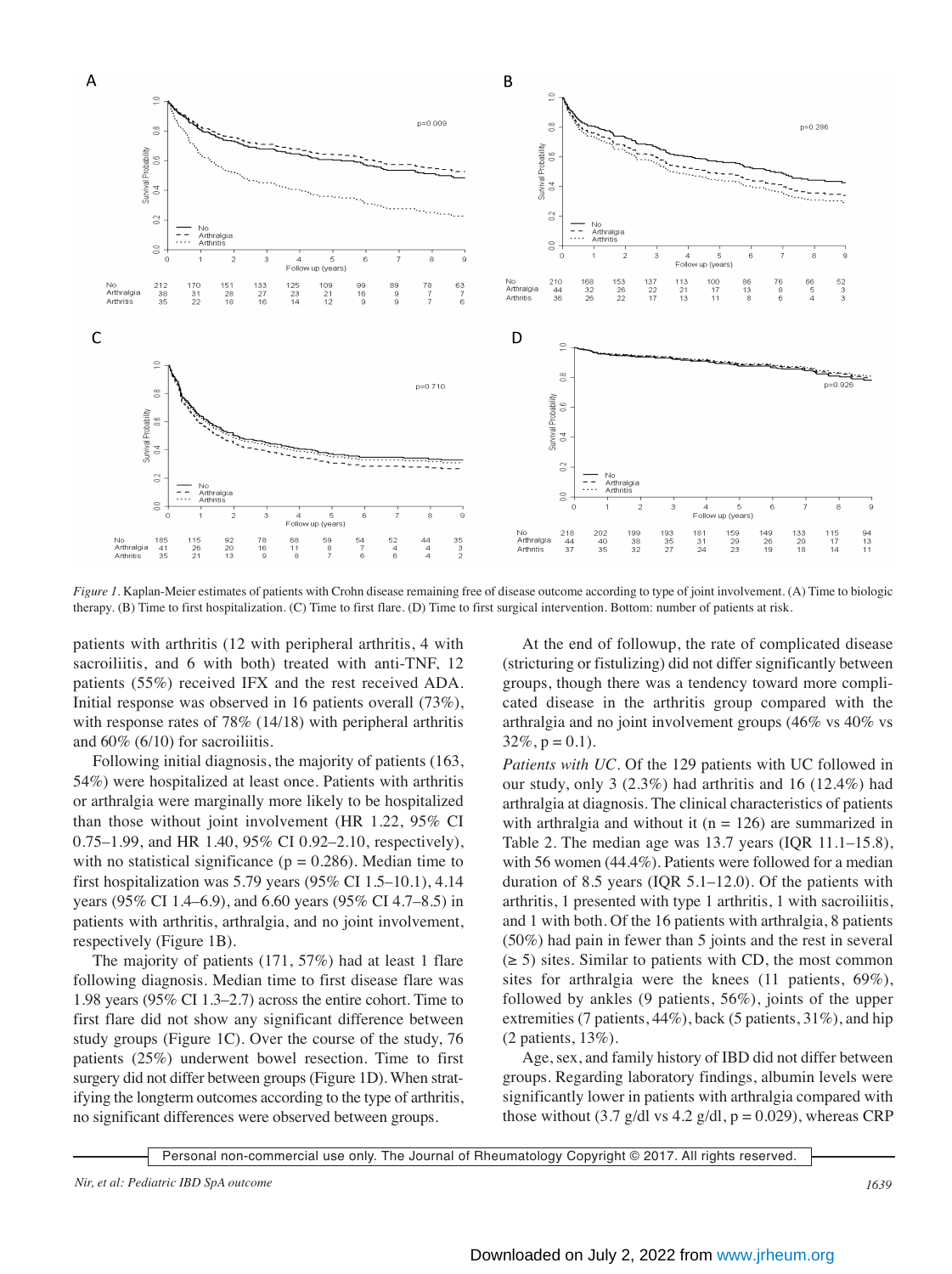*Table 2.* Characteristics of patients with ulcerative colitis according to joint involvement.

| Characteristics                      | No Joint<br>Involvement, $n = 110$ | Arthralgia,<br>$n = 16$ | p     |
|--------------------------------------|------------------------------------|-------------------------|-------|
| Sex (female), $n$ (%)                | 48 (43.6)                          | 8(50)                   | 0.632 |
| Family history of IBD, $n$ (%)       | 24(22.0)                           | 4(25.0)                 | 0.755 |
| Elevated liver enzymes, $n$ $(\%)$   | 10(9.1)                            | 1(6.7)                  | 1.000 |
| Positive pANCA, $n$ (%)              | 63(67.0)                           | 11(84.6)                | 0.336 |
| Paris severity $(S1)$ , n $(\%)$     | 29(26.9)                           | 8(53.3)                 | 0.067 |
| Paris extent, $n$ (%)                |                                    |                         |       |
| E1                                   | 16(14.8)                           | 0(0.0)                  | 0.214 |
| E2                                   | 18(16.7)                           | 1(6.7)                  |       |
| E <sub>3</sub>                       | 22(20.4)                           | 3(20.0)                 |       |
| E4                                   | 52(48.1)                           | 11(73.3)                |       |
| PUCAI, median (IQR)                  | $35.0(25.0-45.0)$                  | $40.0(25.0 - 53.7)$     | 0.355 |
| Age at diagnosis (yrs), median (IQR) | $13.7(10.9-15.5)$                  | $13.9(11.7-16.5)$       | 0.339 |
| Weight Z score, mean (SD)            | $-0.30 \ (\pm 1.19)$               | $-0.44 \ (\pm 1.00)$    | 0.653 |
| Height Z score, mean (SD)            | $-0.13 (\pm 0.99)$                 | $-0.17 (\pm 0.94)$      | 0.877 |
| BMI Z score, mean (SD)               | $-0.22$ ( $\pm$ 1.20)              | $-0.40 (\pm 1.08)$      | 0.579 |
| Hemoglobin, g/dl, median (IQR)       | $12.0(10.5-13.1)$                  | $12.3(11.1-13.2)$       | 0.575 |
| Albumin, g/dl, median (IQR)          | $4.2(4.0-4.5)$                     | $3.7(3.4 - 4.2)$        | 0.029 |
| CRP, mg/dl, median (IQR)             | $0.28(0.08-0.70)$                  | $0.86(0.32 - 1.27)$     | 0.006 |
| ESR, mm/h, median (IQR)              | $15.0(10.0-30.0)$                  | $36.0(11.0-48.0)$       | 0.109 |

IBD: inflammatory bowel disease; pANCA: perinuclear antineutrophil cytoplasmic antibodies; PUCAI: Pediatric Ulcerative Colitis Activity Index; IQR: interquartile range; BMI: body mass index; CRP: C-reactive protein; ESR: erythrocyte sedimentation rate.

was increased (0.86 mg/dl v 0.28 mg/dl,  $p = 0.006$ ). Other laboratory findings, including perinuclear antineutrophil cytoplasmic antibodies, as well as activity indices and anthropometric measures upon diagnosis, showed no differences between groups. Patients with arthralgia had a higher proportion of pancolitic disease (73.3% vs 48.1%), and lower proportion of proctitis  $(0.0\% \text{ vs } 14.8\%)$ , but this was not statistically significant ( $p = 0.214$ ). Patients with arthralgia were significantly more likely to have a steroid induction treatment (81.3% vs  $52.7\%$ , p = 0.032) and immunomodulatory maintenance during the first year after diagnosis  $(87.5\% \text{ vs } 47.3\%, \text{p} = 0.003)$ . The significance of hypoalbuminemia, elevated CRP, and induction treatments was maintained in the multivariate analysis.

 Multivariate analysis of disease outcomes is presented as Kaplan-Meier curves (Figures 2A–D). Following initial diagnosis, the majority of patients (102, 81.0%) had at least 1 flare. Patients with arthralgia were twice as likely to have a flare during followup (HR 2.17, 95% CI 1.25–3.78), which was statistically significant in the univariate analysis ( $p =$ 0.005), but fell short of statistical significance in the multivariate analysis ( $p = 0.628$ ; Figure 2C). Median time to first flare in patients with arthralgia was shorter in patients with arthralgia (0.38 yrs, 95% CI 0.2–0.6 vs 1.71 yrs, 95% CI 1.1–2.4).

 Patients with arthralgia were 3 times more likely to undergo colectomy than patients with no joint involvement (HR 2.90, 95% CI 1.13–7.43, p = 0.04). Colectomy occurred significantly earlier in patients with arthralgia, with a mean

time to surgery of 10.49 years  $(95\% \text{ CI } 7.1-13.9)$  as opposed to 14.12 years  $(95\% \text{ CI } 13.1-15.1)$  in patients with no joint involvement (Figure 2D).

 Following initial diagnosis, the majority of patients (79, 63%) in the cohort were hospitalized at least once. Patients with arthralgia were 1.7 times more likely to be hospitalized than those without joint involvement (HR 1.70, 95% CI 0.92–3.16), but with no statistical significance in the uni- and multivariate analysis (Figure 2B).

 Overall, 43 patients (34%) received biological therapy, either ADA or IFX. Time to first biological treatment did not differ between groups (Figure 2A). All 3 patients with arthritis received IFX. Initial response was observed in 2 patients overall (67%) with equal response rates of 50% (1/2) for each type of arthritis.

*Arthralgia as a risk factor for arthritis.* During a followup period of 9.0 years (IQR 4.9–12.2), 13 patients (9 CD, 4 UC) out of 390 patients with IBD without arthritis at diagnosis developed arthritis (3.3%) at a median time of 3.7 years (IQR 2.1–7.1). Within patients with arthralgia at diagnosis, 8/60 (13.3%) developed arthritis in contrast to 5/330 (1.5%) of patients with no joint involvement at diagnosis (HR 9.0, 95% CI 2.86–28.5,  $p < 0.001$ ). Nine patients (69%) developed type 1 arthritis whereas 4 patients (31%) developed sacroiliitis. Figure 3 describes the Kaplan-Meier survival curve for being free of arthritis according to the presence of arthralgia at diagnosis. Other variables at diagnosis such as sex, age, and disease severity were not associated with the risk of developing arthritis during disease course.

Personal non-commercial use only. The Journal of Rheumatology Copyright © 2017. All rights reserved.

*1640 The Journal of Rheumatology 2017; 44:11; doi:10.3899/jrheum.170168*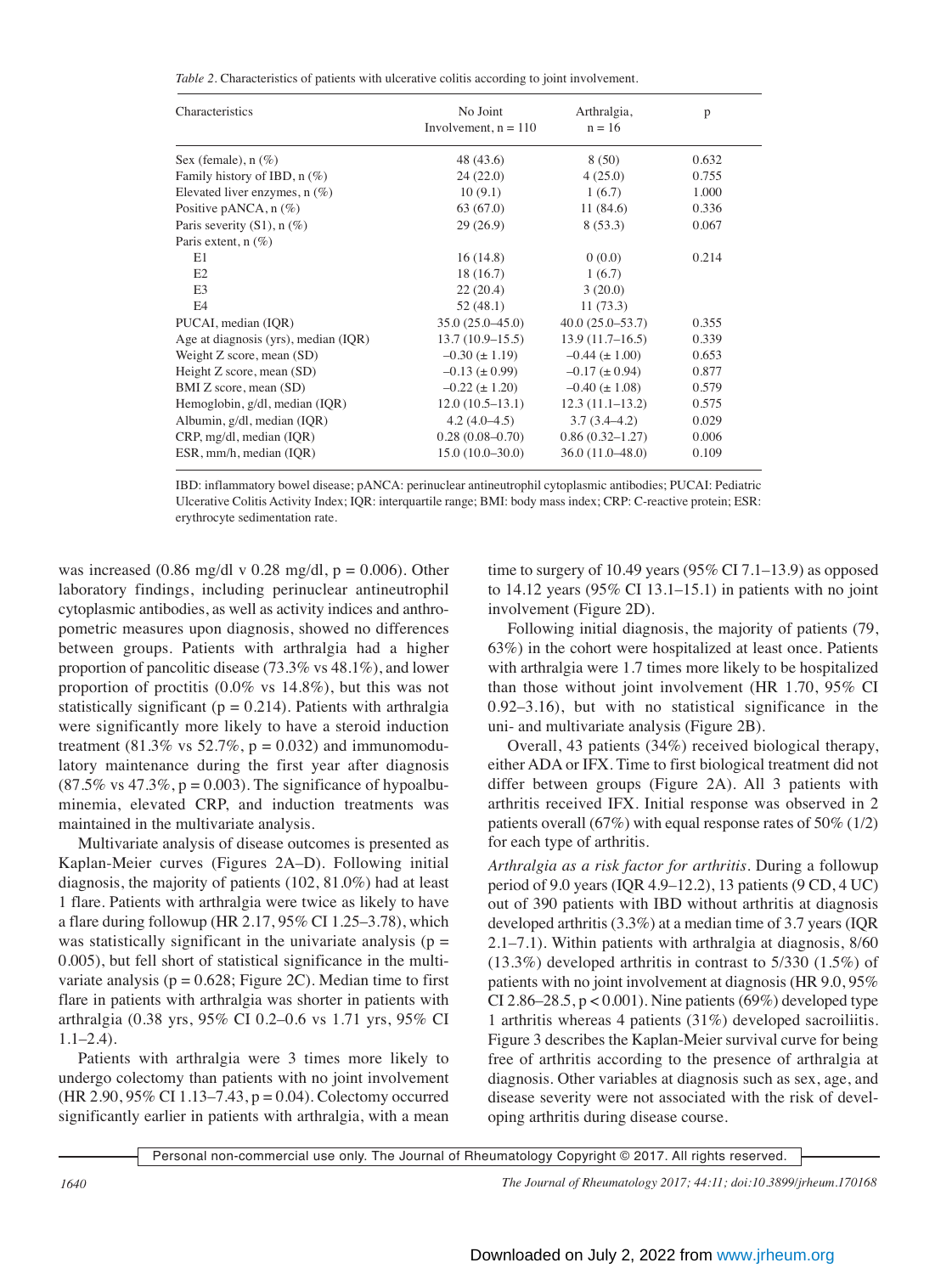

*Figure 2.* Kaplan-Meier estimates of patients with ulcerative colitis remaining free of disease outcome according to type of joint involvement. (A) Time to biologic therapy. (B) Time to first hospitalization. (C) Time to first flare. (D) Time to first surgical intervention. Bottom: number of patients at risk.



*Figure 3.* Kaplan-Meier survival curve of patients with inflammatory bowel disease who developed arthritis during a median followup of 9 years according to the presence of arthralgia at diagnosis. Bottom: number of patients at risk.

### **DISCUSSION**

In our present study, which describes one of the largest cohorts of pediatric IBD patients with and without joint involvement, we found that IBD patients with arthritis and IBD patients with arthralgia have distinct phenotypes at diagnosis. In patients with CD, arthritis was not associated with worse disease outcome whereas it was, expectedly, associated with higher risk for stepping up to biologic therapy. Intriguingly, in patients with UC, arthralgia (which is not considered EIM) was associated with worse disease outcomes, including higher risk for colectomy. For the entire cohort, arthralgia was demonstrated to pose significant risk for the development of arthritis during disease course.

The prevalence of arthritis or arthralgia at diagnosis in our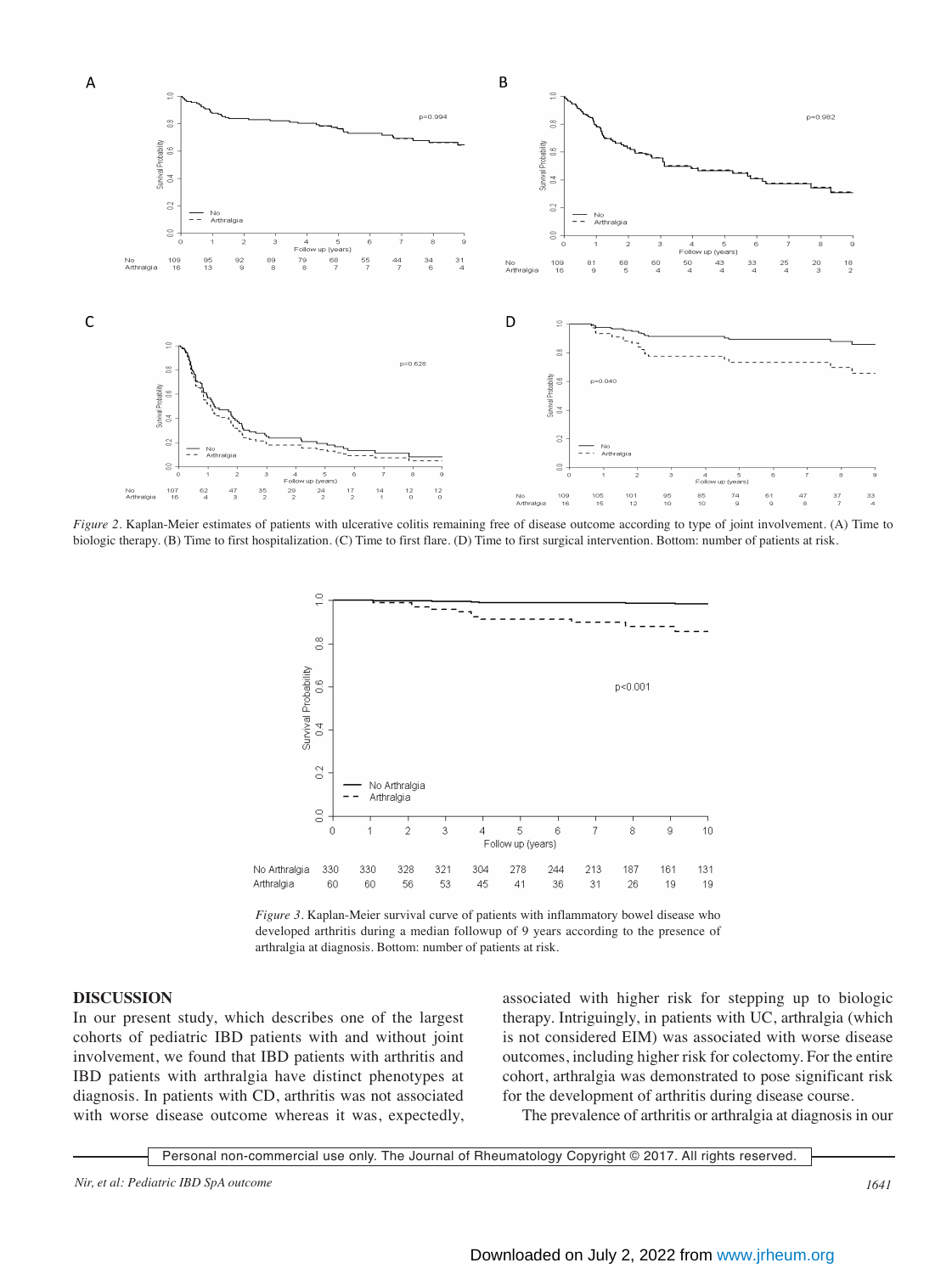cohort was not significantly different from those found in previous pediatric studies<sup>9,25,26</sup>. Female preponderance (in both patients with arthritis and arthralgia) and a positive correlation with disease activity were demonstrated in previous studies $9,26$ . However, the associations between both arthritis and arthralgia to higher rates of IBD family history and lower prevalence of perianal disease are surprising, and in view of other similarities in disease behavior, over time it may be suggested that IBD patients with arthralgia have an "intermediate" phenotype that somewhat resembles IBD patients with arthritis. There is no clear explanation for the described finding of the association of arthritis and arthralgia with a lower rate of perianal disease and it might simply represent a different phenotype. Nevertheless, it was shown that presence of granulomas (representing a more invasive luminal disease) is associated with a higher prevalence of perianal disease<sup>27</sup>. In our cohort, the prevalence of granulomas was almost 2-fold greater in patients without arthritis, and even though it did not reach statistical significance, it might imply a plausible explanation. The association of arthritis with elevated liver enzymes might stem from a greater inflammatory burden as reflected by higher CRP (on the verge of statistical significance) in this group. Still, the number of patients with elevated liver enzymes is small, so this association should be interpreted with caution.

 The observed association between arthritis at diagnosis of CD and early biological treatment is somewhat expected because in contrast to luminal lesions, the IBD-related joint lesions are more structural and less reversible, so early biological treatment aiming toward remission of joint disease is essential to prevent irreversible damage. This association is also plausibly attributed to the efficacy of anti-TNF treatment in arthritis and to the fact that this treatment is one of few effective therapies in patients with sacroiliitis. The response rate of both peripheral arthritis and sacroiliitis to anti-TNF treatment demonstrated in our study (75% and 58%, respectively) is in the range of recently reported response rates both in adults<sup>28</sup> and in children<sup>29</sup>.

 A substantial proportion of patients with arthritis at diagnosis of IBD (41%) presented with arthritic symptoms in distinction and prior to IBD diagnosis. This observation suggests that patients with arthritis should be closely monitored for bowel symptoms with low threshold for appropriate diagnostic tests. Indeed, ileocolonoscopies performed in adults with spondyloarthropathies, without clinical intestinal symptoms, have shown mucosal and lamina propria inflammatory infiltrates of the ileal and colonic mucosa in a substantial proportion of patients $30,31$ . In pediatric patients with arthritis, the longterm risk for developing IBD was shown to be about  $15\%^{32,33}$ .

 One of the most intriguing findings of our study is the association of arthralgia with a more severe disease at diagnosis and a higher colectomy rate during a median followup of 8.5 years in patients with pediatric UC. The small number of UC patients with arthritis (3 patients) at diagnosis prevented a separate analysis of this phenotype. However, patients with arthralgia demonstrated consistent features of a more severe disease including higher rates of hypoalbuminemia, elevated CRP, more extensive disease, and a higher risk for both corticosteroid and immunomodulatory treatment following diagnosis. The most striking finding is an HR of 2.9 for colectomy in UC patients with arthralgia. It may be suggested, for the first time to our knowledge, that arthralgia is a major risk factor for both a more severe disease at diagnosis and for colectomy at the long term. Naturally, this finding requires further supportive evidence from future studies.

 In our cohort, 3.3% of patients with IBD developed overt arthritis within a median followup of 9 years from diagnosis. This rate corresponds with the rate reported by Jose, *et al*<sup>25</sup> in a followup of 15 years. Despite the small number of patients who developed arthritis (13 patients), we could demonstrate that arthralgia at diagnosis was a significant predictor for arthritis during disease course. Although this association is somewhat straightforward, it was never demonstrated in previous studies. Arthralgia is commonly regarded as a benign symptom, thus it is sometimes ignored. The potential detrimental consequences of arthralgia suggest that patients with arthralgia should be more closely monitored for the possible occurrence of arthritis.

 Despite the relatively large cohort size, comprehensive analysis of outcomes, and novel findings shedding more light on this common phenotype, our study has several limitations. First, the retrospective design of the study limited complete data collection, including specific arthritis characteristics such as type and number of involved joints, as well as other important features including the PCDAI, calprotectin, and endoscopic severity indices. Also, the number of children with joint involvement in this cohort is relatively small, and therefore the findings may be at risk of type II error.

 Pediatric IBD patients with arthritis and arthralgia have a distinct phenotype whereas arthralgia in patients with pediatric UC is associated with worse disease outcome. Arthralgia in patients with pediatric IBD appears to be a risk factor for the development of arthritis during disease course. These findings warrant further supportive evidence from future retrospective and prospective studies.

## **ACKNOWLEDGMENT**

The statistical analysis was performed by Dr. Tomer Ziv, PhD, statistician, Tel-Aviv University, Tel-Aviv, Israel.

#### **REFERENCES**

- 1. Day AS, Ledder O, Leach ST, Lemberg DA. Crohn's and colitis in children and adolescents. World J Gastroenterol 2012;18:5862-9.
- 2. Eszter Müller K, Laszlo Lakatos P, Papp M, Veres G. Incidence and Paris classification of pediatric inflammatory bowel disease. Gastroenterol Res Pract 2014;2014:904307.
- 3. Bequet E, Sarter H, Fumery M, Vasseur F, Armengol-Debeir L, Pariente B, et al, on behalf of EPIMAD Group. Incidence and phenotype at diagnosis of very-early-onset compared with